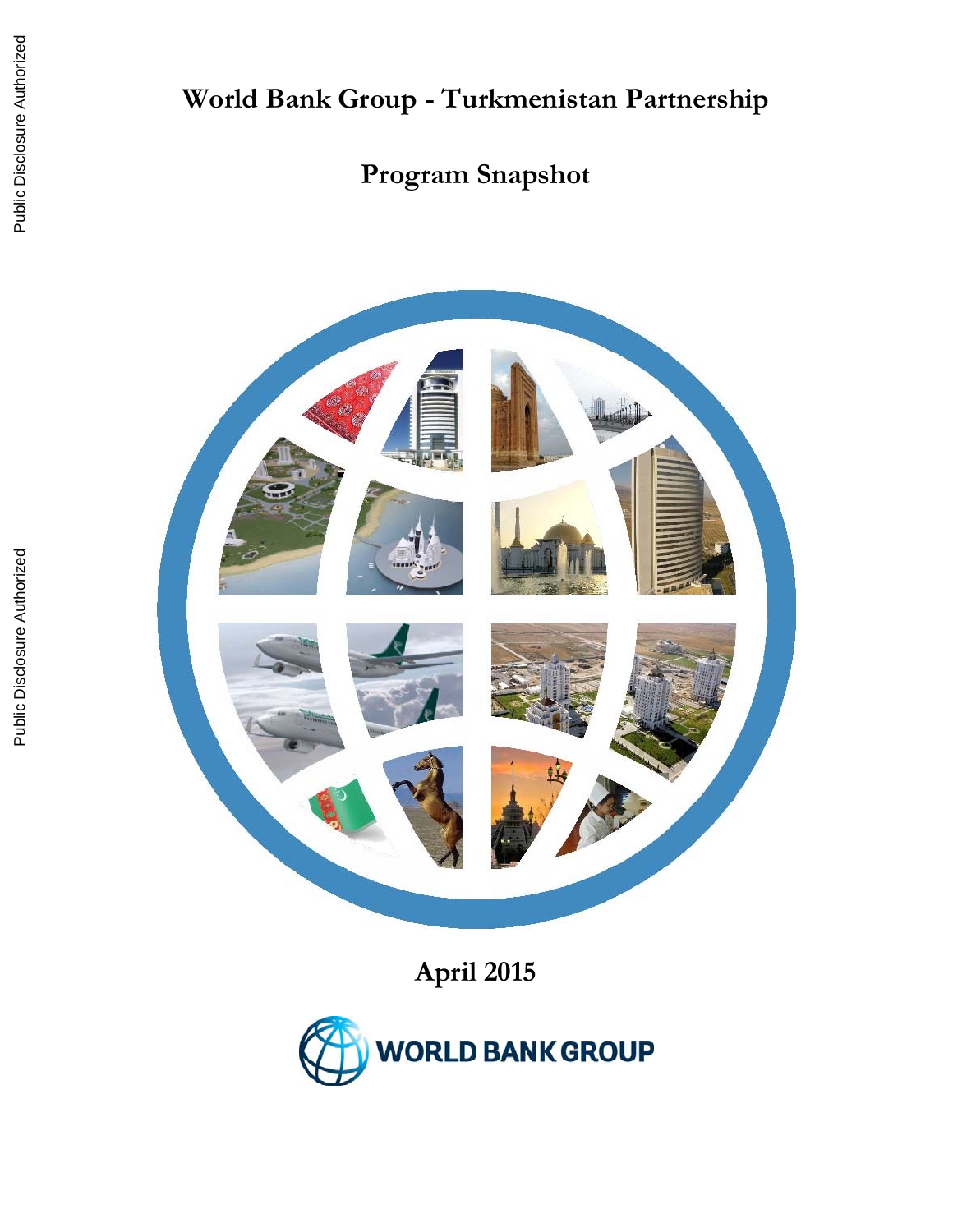## **RECENT ECONOMIC AND SECTORAL DEVELOPMENTS**

## **Growth and External Performance**

**The Turkmen economy expanded by 10.3 percent in 2014 and sustained this strong growth performance largely on account of the non-resource sectors.** Turkmenistan had another year of double-digit growth despite the global oil price decline. Growth in the nonextractive sectors (13 percent) outpaced the hydrocarbon sector's expansion and became the main driver of the overall economic dynamism in 2014.

**Public investments and exports also made a stronger contribution to growth during the first half of 2014** by expanding at 8.2 and 8.3 percent, respectively, but both experienced a significant slowdown during the second half and ended in moderate outcomes, 6 and 5 percent, respectively, for the year as a whole. In addition to the import-substituting branches of the domestic economy (the production of beverages, cereals, dairy products, and processed foods), traditional sectors such as textiles and cotton fabrics grew by about 18–20 percent. The non-hydrocarbon mineral sector and some subsectors of the manufacturing industries, namely the production of construction materials and fish processing, also grew at higher rates. Overall growth in the agriculture sector was positive, aided by the good vegetable harvest. Together with the further expansion of the emerging services sectors (telecom, banking) all of the non-tradable sectors aided the high growth performance of the economy.

**Capital investments from all sources of financing grew by 6 percent in 2014.** This growth was supported by especially strong investment in social infrastructure—a 15 percent increase compared to the same period of 2013. Investment in physical infrastructure facilitated the further expansion of the exportable sector (especially natural gas). Although growth in foreign direct investments remained modest in

2014, increasing only by 3 percent, this is an improvement compared to the 0.1 percent growth in 2013. Large projects include intensive investments in the transnational transit corridor, including the Black Sea and Caspian Sea connection, a Middle-East–Iran–Commonwealth of Independent States (CIS) route by means of a new railroad connecting Iran with Kazakhstan through Turkmenistan.1 However, in order for the Government's objectives to be achieved, investments in infrastructure projects will need to be complemented by policies to develop logistics and trade facilitation services.

**The outcome of developments in 2014 and different dynamics during the first and second halves of the year demonstrate the sensitivity of the Turkmen economy** to external factors. Turkmenistan remains significantly dependent on external demand for its hydrocarbon resources and on their price in the global market. In addition to the global shock associated with hydrocarbon price decline, the potential spillover effects of Russia's recession on the Central Asia region pose risks and challenges for Turkmenistan. The medium-term outlook for the country is being adjusted to take into account these circumstances, and global oil prices are projected to remain low until 2019.

**Although growth projections for 2015–16 still remain around 7–8 percent, they are sensitive to further developments in Russia and the CIS region** as well as to oil prices and their spillover effect on the natural gas price. Turkmenistan's exposure to remittances is low, but exposure to investments from and trade with Russia is significant. Despite the recent trade expansion to China and Iran, about 18 percent (10 billion cubic meters [bn cm]) of Turkmen natural gas was imported by Russia. Recently, however, Gasprom/Russia announced a roughly 60 percent cut in the imported natural gas volume which, if not substituted by a commensurate increase of exports to China, will imply a net loss of export revenues for Turkmenistan. Thus, the country will be adversely affected by the trade channel and potential slowdown of foreign investments, which was largely directed at the country's extractive sectors until recently. However, compared with

<sup>1</sup> A new rail transport corridor connecting Kazakhstan and Iran through Turkmenistan was inaugurated in November 2014. This railway will help develop social infrastructure in the desert areas, the Caspian region, and the Northern Territory. Improvement works are currently under way on the interstate highways connecting the city of Turkmenbashi

with Ashgabat, Mary, Turkmenabat, and Farab, as well as on the Ashgabat-Dashoguz direction, which will facilitate the increased traffic of transit cargo through Turkmenistan. The total length of highways under reconstruction and construction is 1,700 kilometers.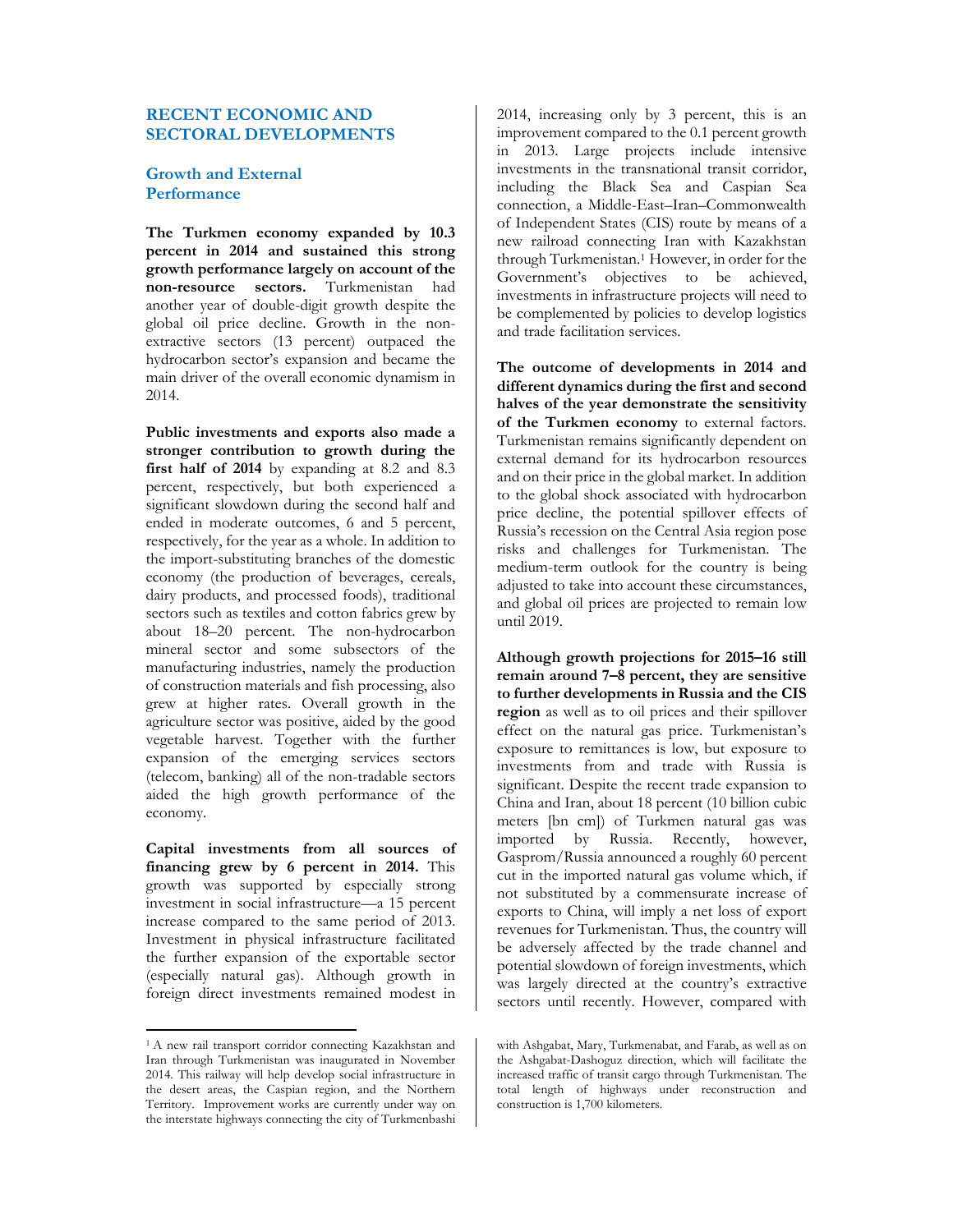other countries in the region, the possible implications of the current external shock on Turkmenistan are estimated to be moderate around a 3–4 percentage point slowdown of growth and a 16 percent reduction in current revenues, which can be substituted by the large fiscal buffer accumulated through savings from hydrocarbon revenues.

**The low level of inflation contributed to the overall positive macroeconomic performance.**  Compared with end-2013, cumulative inflation during 2014 was only 4.2 percent. It was relatively mute, as inflationary pressures stemming from the expansionary fiscal policy during the second half of 2013 eased in 2014. In spite of price increases for utilities and transport services, inflation remained in low single digits, helped by declining international food prices and the high import content of fiscal spending.

**One of the important policy changes was the exchange rate devaluation in January 2015.** A fixed exchange rate of the Turkmen manat was introduced in 2009 and has been maintained unchanged and pegged to U.S. dollar since then. However, relative price dynamics in Turkmenistan and its trading partners have led to real exchange rate appreciation throughout the years. These pressures have intensified especially since the second half of 2014, when external demand for Turkmen exports declined and exports proceeds fell. Against this background and the weakened Russian ruble and Kazakh tenge, the authorities devalued the Turkmen manat by 18 percent to support the national currency's external competitiveness and compensate for declining fiscal revenues from natural gas export. Despite the currency devaluation, Turkmenistan holds a strong international reserves position, and external buffers amount to more than 22 months of import coverage.

**The current account balance turned positive in 2013 and remained in balance in 2014.**  During the first half of 2014, exports increased by 8.3 percent while imports grew by 9.3 percent, which was associated with the large import of investment goods. However, during the second half of the year, the growth rate for both imports and exports decelerated and led to modest outcomes for the year of 3.4 and 4.9 percent,

respectively. The export-to-import ratio remains at 1.4:1. The hydrocarbon cluster continues to be the main driver of economic growth and the core engine of export performance in 2014, including to nontraditional markets such as China.

## **Fiscal Performance**

**The overall fiscal position strengthened further in 2014 and the fiscal balance remained in surplus.** In the background of strong fiscal buffers, in 2014 the Government increased public spending by about 12 percent while revenues went up by only 8 percent. Compared with the approved budget, actual revenue collection was up by more than 21 percent, whereas the Government contained public expenditures at below the 96 percent level. Tax revenues remain dominated by proceeds from hydrocarbon exports. The growth pattern in public investments changed in 2014 in favor of a substantial increase (30 percent) for social sector infrastructure.

**Average wages grew 10.1 percent, leading to a real increase in incomes in a relatively low inflationary environment.** The Government maintains a large portfolio of social transfers and budget subsidies. Currently, all 17 subsidies have a universal character and are guaranteed until 2030, though the Government may revisit this decision and decide to move earlier to a more targeted public transfer policy. In the current context, it is especially relevant to reconsider energy subsidies that are among the largest in the world and that do not contribute to the efficient use of resources.

#### **Medium-Term Outlook and Challenges**

**The medium-term outlook is still positive but dependent on developments in the external environment and the international price for Turkmen hydrocarbon products.** The baseline growth projection has been adjusted to 7–8 percent for 2015–16, down from the 10–11 percent projected earlier. With the hydrocarbon sector accounting for about 35 percent of GDP, 90 percent of exports, and 80 percent of fiscal revenues, the decline in demand for Turkmenistan's hydrocarbon exports is the key risk to growth projections.2

<sup>2</sup> According to International Monetary Fund (IMF) estimates, the breakeven level of the oil price for Turkmenistan is US\$51.9 per barrel of oil to maintain the fiscal position in

balance and US\$54 to keep the balance of payments in positive territory.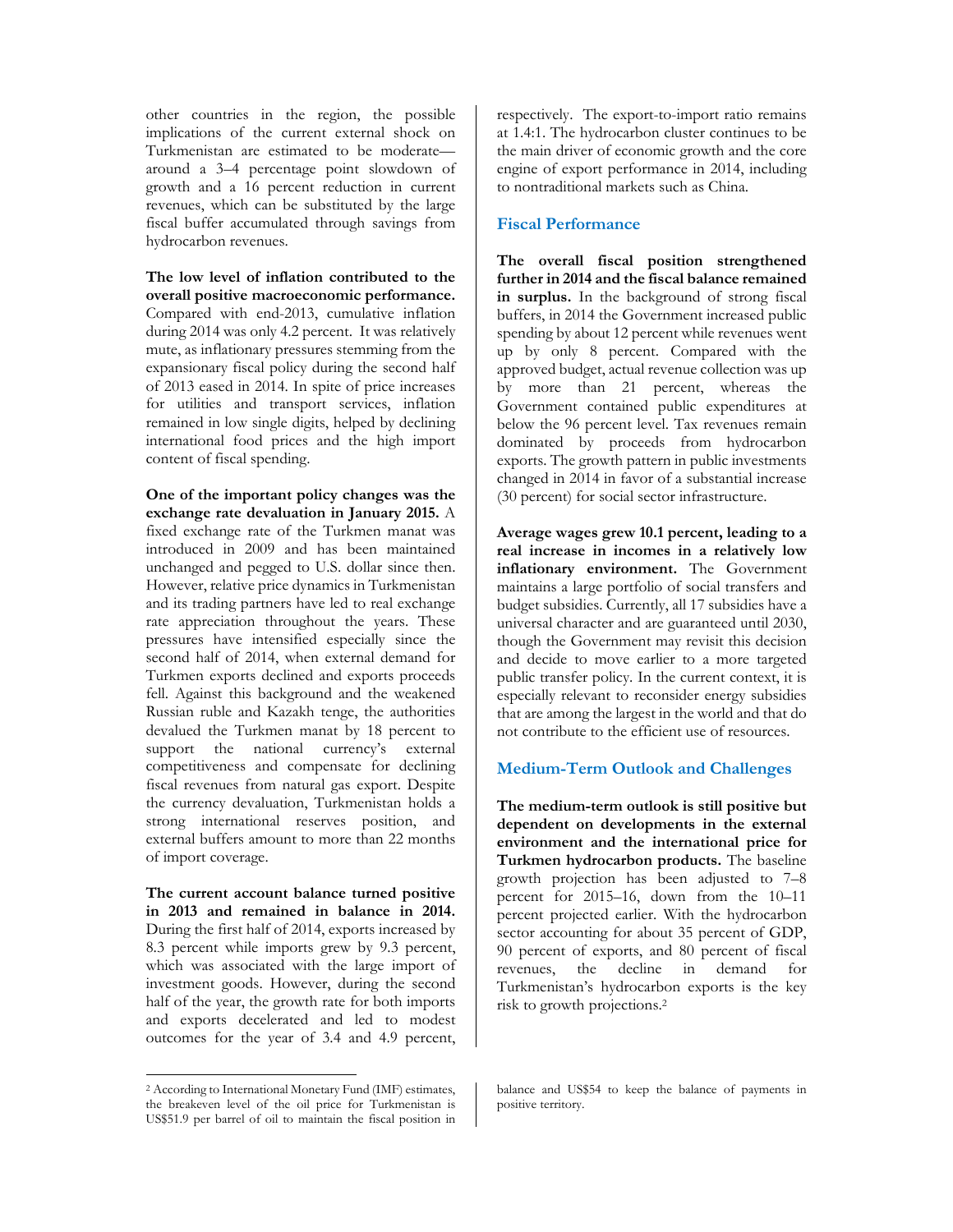**Natural gas export requires a specific timeand investment-intensive infrastructure,** which makes it difficult to substitute lost markets with new destinations in a relatively short period of time. In this context, if Russia does not revisit its recent decisions to cut natural gas imports, Turkmenistan may face a challenge.

**It is expected that in the medium term, inflation will stay at around 4–5 percent,** down from 6 percent in 2013. It will be fuelled by a further liberalization of utility and transportation services in Turkmenistan, as well as by the inflationary pressures expected from the price transfer of imported foodstuffs.

**The diversification of export routes to China diminished the risk of a spillover effect from the CIS and Eurozone crises**. However, the projected slowdown of economic growth in China and the economic recession in Russia pose challenges to Turkmenistan. With the aim of further diversifying its trade partners, Turkmenistan is accelerating the construction of a new pipeline to supply gas to Pakistan and India through Afghanistan (the TAPI project), to start in 2017. There are a number of issues to be addressed, however, including security concerns, for the successful and sustainable operation of this important regional infrastructure project.

**Even with the revised growth outlook, Turkmenistan may reach high-income country status within the next decade.**  However to sustain the growth momentum in the medium to long run, Turkmenistan will need to implement strong structural reforms and face several important challenges:

- The overreliance on hydrocarbons makes the country vulnerable to a drop in prices for these resources on the global market. Although Turkmenistan runs a fiscal surplus and has been able to build a comfortable fiscal buffer, the diversification of skills, human capital, and other assets, products, and services as well as trade partners is needed to address fiscal vulnerabilities. The diversification of development options will be necessary to sustain growth in the long term.
- The necessary steps for a successful diversification strategy involve the development of market institutions. The creation of an effective financial and banking sector will be required in order to

promote the growth of the non-resource sectors of the economy and thus enhance Turkmenistan's competitiveness. In addition, investing in human capital and strengthening institutional capacities will be essential to facilitating private sector– led development.

- The improvement of public financial management and governance practices is critical to ensuring the efficient utilization of hydrocarbon revenues. In addition to institutional reforms, it will be necessary to develop a strategic framework to guide public investment decisions and ensure the efficiency of capital investments. Staff capacity will also need to be improved to ensure that they are able to carry out the in-house appraisal, screening, and selection of priority public investment projects.
- A more equitable allocation of budget resources may require amendments to the current principles of public spending policy. The cost of the budget subsidies currently provided and the state aid programs may become too high and fiscally unsustainable over time. Thus the current practice of universally providing budget assistance to the entire population should be replaced with targeted social assistance programs only to those in need.

**Turkmenistan will need a reliable and comprehensive set of statistics to inform its policy decisions.** The introduction of international standards in statistics and the continuous improvement of the quality and reliability of the statistics it does produce will be required to better inform public policy decisions. The Turkmen authorities should take the necessary steps to make the existing statistics on the country's economic and social development readily available to the public. To facilitate this process, staff capacity will need to be improved and new methodologies introduced in line with international practice.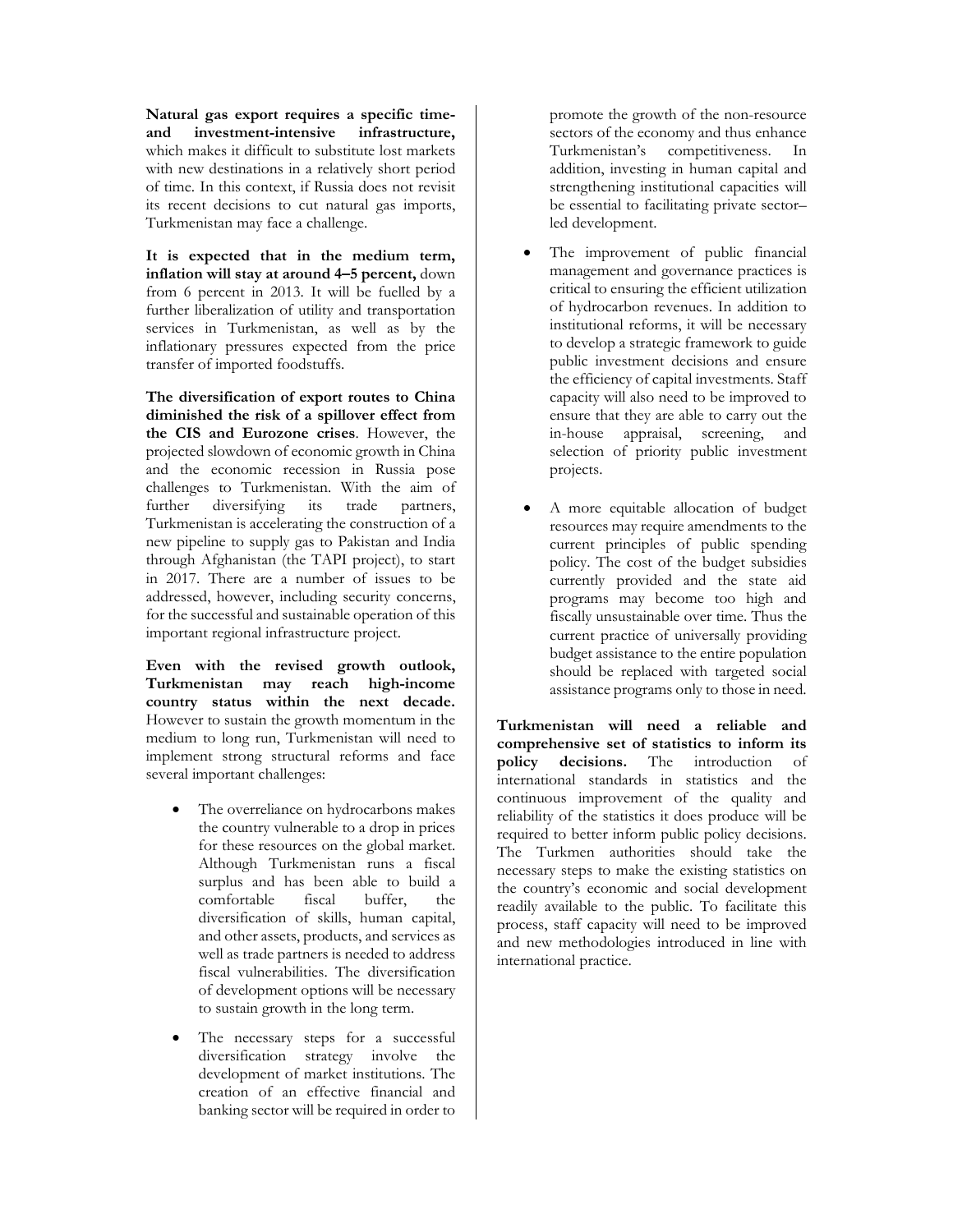## **WORLD BANK PROGRAM IN TURKMENISTAN**

## **Past Engagement (1995–2004)**

**At the request of the Government, the World Bank has prepared a number of studies and extended three loans to Turkmenistan** (for details, see box below). The Bank has made efforts to help Turkmenistan with reforms in areas such as public resource management, through an Institution Building and Technical Assistance (IBTA) loan that closed on December 31, 2003; financial transparency, through Institutional Development Fund (IDF) grants on Public Procurement, International Accounting Standards, and External Debt Management; the public transport system, through an *Urban Transport Project*; the energy sector, through a sector review in 1999–2000; and the water and sanitation sector, through a *Water Supply and Sanitation Project*.

#### **Recent Activities (2005–12)**

**Recent Bank activities in Turkmenistan** included the World Bank trust fund to finance the *Statistical Capacity Building Project*, which closed on April 15, 2012, and the Civil Society Fund Program, which is now being transformed into a Global Partnership for Social Accountability Program. The *Avian Influenza Control and Human Pandemic Preparedness and Response Project* was another recent project that closed with a satisfactory rating on December 31, 2010. At the Government's request, the Bank also provided advice on a number of other issues, including but not limited to, national wealth funds, an Accounting and Auditing Report on the Observance of Standards and Codes (ROSC), the modernization of the Hydromet agency, an antimoney-laundering/combating the financing of terrorism (AML/CFT) legal framework together with the International Monetary Fund (IMF), transport and logistics issues, and international experience in the ports sector.

#### **Current Partnership Program FY14–15**

**On July 25, 2013, the Interim Strategy Note (ISN) for Turkmenistan was discussed by the World Bank Board of Executive Directors**. The ISN prepared jointly by the World Bank Group and the Government of Turkmenistan serves as a platform for the World Bank and International Finance Corporation (IFC) to cooperate with Turkmenistan in support of reforms in the country for the period from July 2013 through June 2015.

**The purpose of the Interim Strategy, which does not involve lending, is to assist the Government in addressing selected priority issues related to the country's development goals.** This will be accomplished through the provision of analytical and advisory services in the selected areas identified through extensive consultations with key stakeholders, including government ministries and agencies, private sector representatives, civil society organizations, and development partners.

#### **The ISN consists of two components:**

• **first**, a Reimbursable Advisory Services (RAS) program, financed by the Government and focused on macroeconomic statistics, financial sector development, and private sector development. This program is arranged, managed, and supervised by the World Bank Group.

• **second**, complementing the RAS program, a set of strategic analytical studies undertaken by the Bank and IFC on economic diversification, access to finance, the investment climate, privatization, and World Trade Organization (WTO) accession. These studies will be financed by the World Bank Group and implemented in line with standard internal procedures for analytical and advisory services.

## **Reimbursable Advisory Services Program**

On September 30, 2014, the World Bank Group and the Ministry of Finance of Turkmenistan signed a Reimbursable Advisory Services (RAS) Agreement, which is a two-year program that is an integral part of the interim strategy for Turkmenistan.

The activities under the RAS agreement are financed by the Government of Turkmenistan and focus on areas proposed by the Turkmen authorities, namely, macroeconomic statistics, financial sector development, and private sector development. The entire program under the RAS is arranged, managed, delivered, and supervised by the World Bank Group in line with international best practices.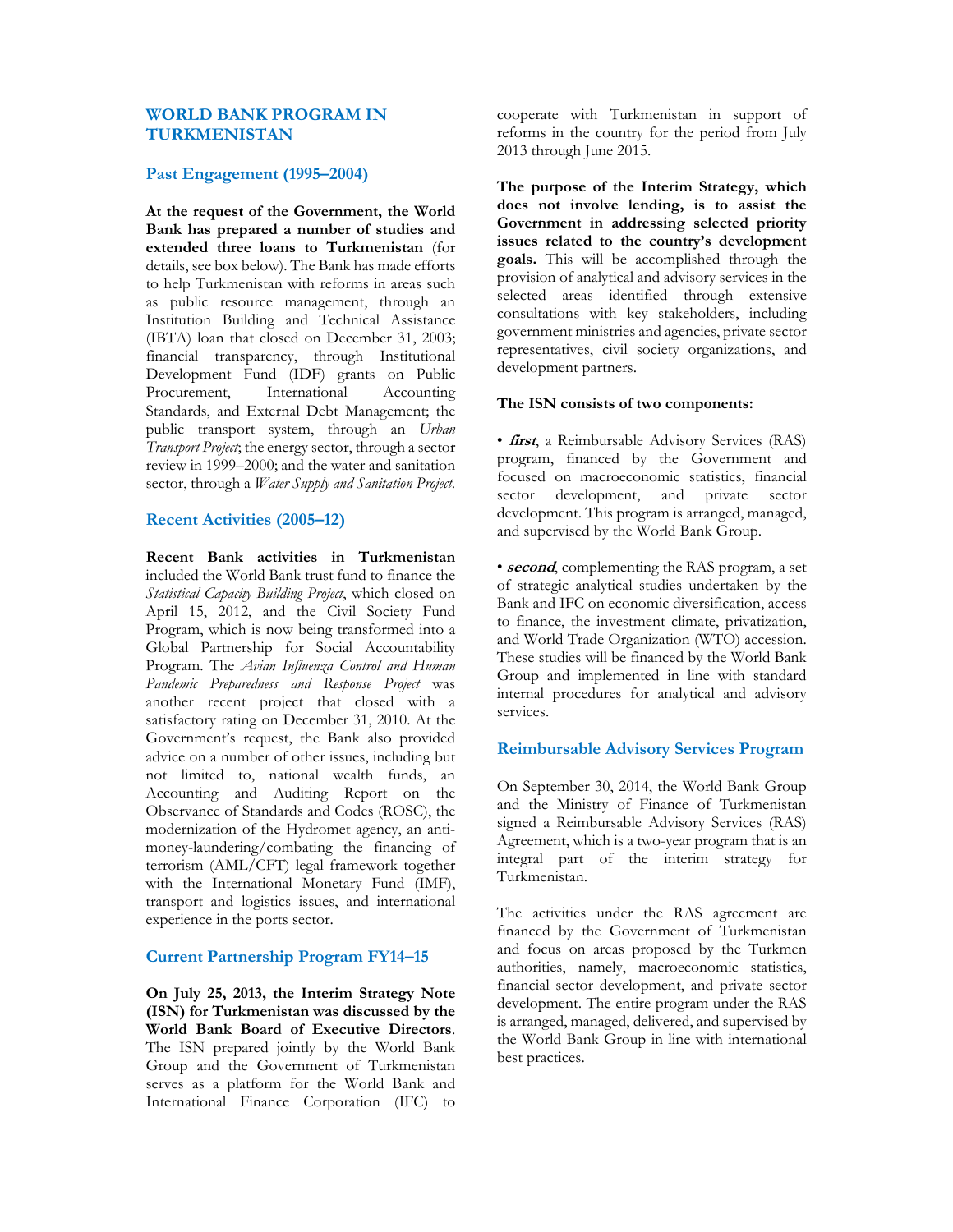#### **Results**

**Most ISN-RAS activities and outputs were delivered as planned** and the results considered broadly satisfactory by both the Turkmen authorities and the World Bank Group. Overall, the level and quality of the authorities' engagement in RAS-funded tasks was higher and timelier than in the Bank-financed advisory studies, except for the RAS program's privatization component, where planned IFC support for individual privatization transactions did not materialize. Nonetheless, the Bank-funded advisory studies were important in facilitating an initial policy dialogue on structural issues, such as banking system reform and private sector development.

## **The New Country Engagement Note FY16–17**

**Currently, the World Bank Group and Turkmenistan are in the process of preparing a new Country Engagement Note (CEN) for the period covering FY2016–17.** The CEN will continue to focus on the sectors identified under the Interim Strategy Note (ISN) for the period of FY14–15 and may include follow-up activities in the areas of current engagement as well as potential additional activities in several new areas such as: (i) support to competitive industries; (ii) financial sector modernization; (iii) improved skills in support of innovation; (iv) support for competitive agriculture; (v) climate change/water resource management; and (vi) the connectivity agenda (information and communications technology [ICT] and transport).

**In early April 2015, the CEN team, comprised of representatives of several of the World Bank's Global Practices,** will hold consultations with government partners, development partners, the private sector and civil society organizations, and other stakeholders to identify specific activities for inclusion in the engagement note for FY16–17.

#### **International Finance Corporation**

**Turkmenistan became a member of IFC, the private sector arm of the World Bank Group, in 1997.** Since then, IFC has worked with the Government on a number of activities. As part of the ISN, IFC is joining the efforts of the World Bank to assist the Government and may explore potential opportunities for support to small and medium-sized enterprises, either through a financial intermediary or through direct investments in private enterprises.

## **Multilateral Investment Guarantee Agency**

**The Multilateral Investment Guarantee Agency's (MIGA) portfolio in Turkmenistan consists of one project**, issued to a Turkish investor in support of the country's manufacturing sector to expand and modernize a soft drink bottling facility in Ashgabat. In 2012, MIGA issued an additional guarantee to the same investor.

**A MIGA team visited Ashgabat in March 2015 for an evaluation mission** and also researched opportunities to expand its operations in Turkmenistan.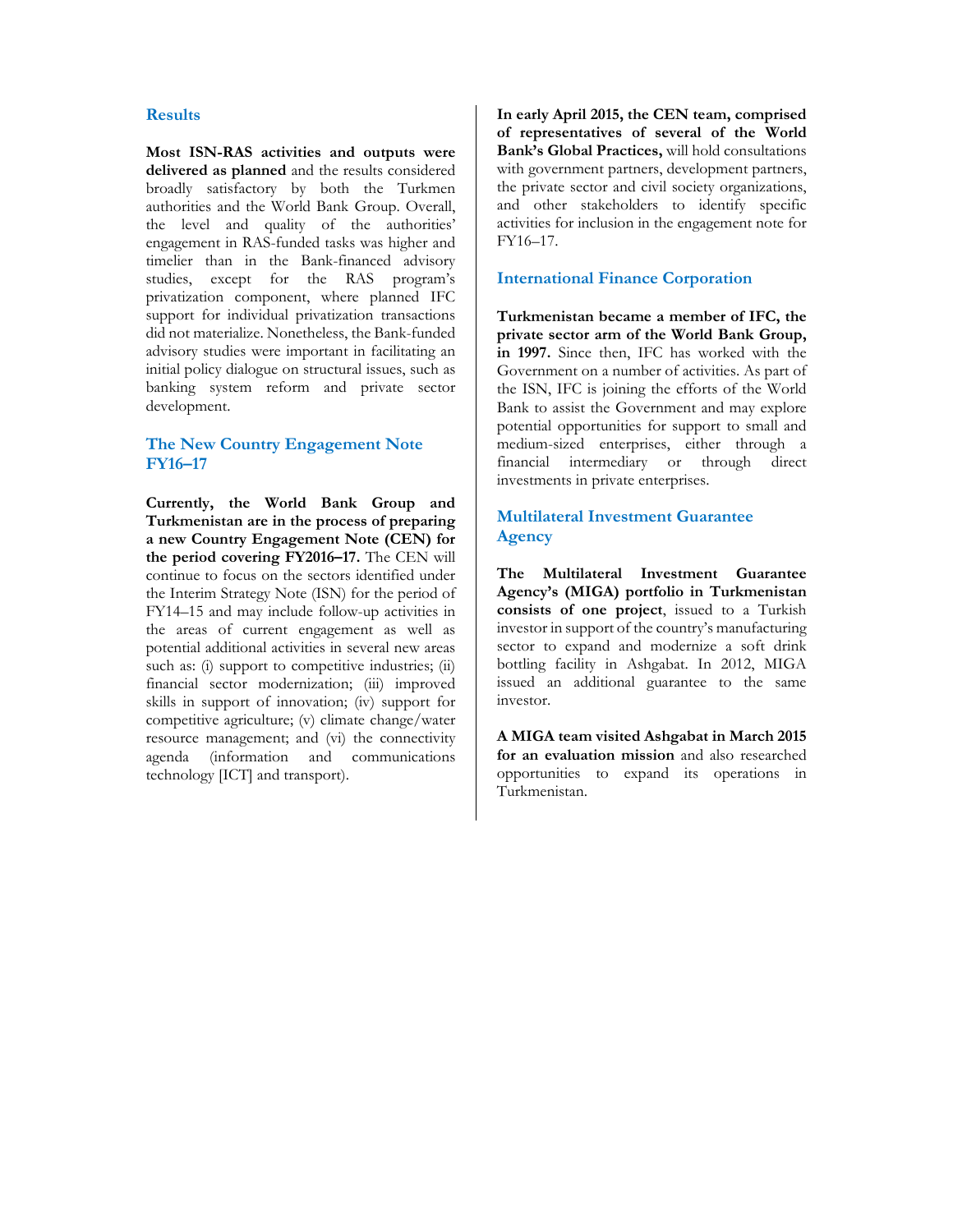## **SUMMARY OF PROJECTS IN TURKMENISTAN**

#### **Loans to Turkmenistan**

 Institution Building and Technical Assistance Loan (IBTA) (IBRD, US\$24.9 million) *(2003)*

 Urban Transport Project Loan (IBRD, US\$34.2 million) *(2001)*

 Water Supply and Sanitation project Loan (IBRD, US\$30.3 million) *(2004)*

#### **Analytic and Advisory Services**

#### *Public Sector Management*

- Public Expenditure Review *(1998)*
- Comments on Draft Tax Code *(2000)*

#### *Social Sector*

- Living Standards Survey *(2000)*
- Dashoguz: Regional Development Priorities *(1998)*
- Rationalizing the Health Sector *(1997)*
- Water Supply and Sanitation: Needs Assessment *(1995)*

#### *Rural Development*

- Agricultural Sector Review *(1997)*
- Farm Survey *(2000)*

#### *Energy and Infrastructure*

- Energy Sector Study *(1995)*
- Energy Export Prospects *(2000)*
- Energy Taxation *(2000)*

#### *Banking and Accounting*

- $\bullet$  Introduction of International Accounting Standards Grant *(2004)*
- Advice on Modernizing the Payment systems *(2008)*
- Accounting and Auditing Module of the Reports of Standards and Codes (A&A ROSC) *(2010)*

**For more projects, please visit:** 

**www.worldbank.org/tm**